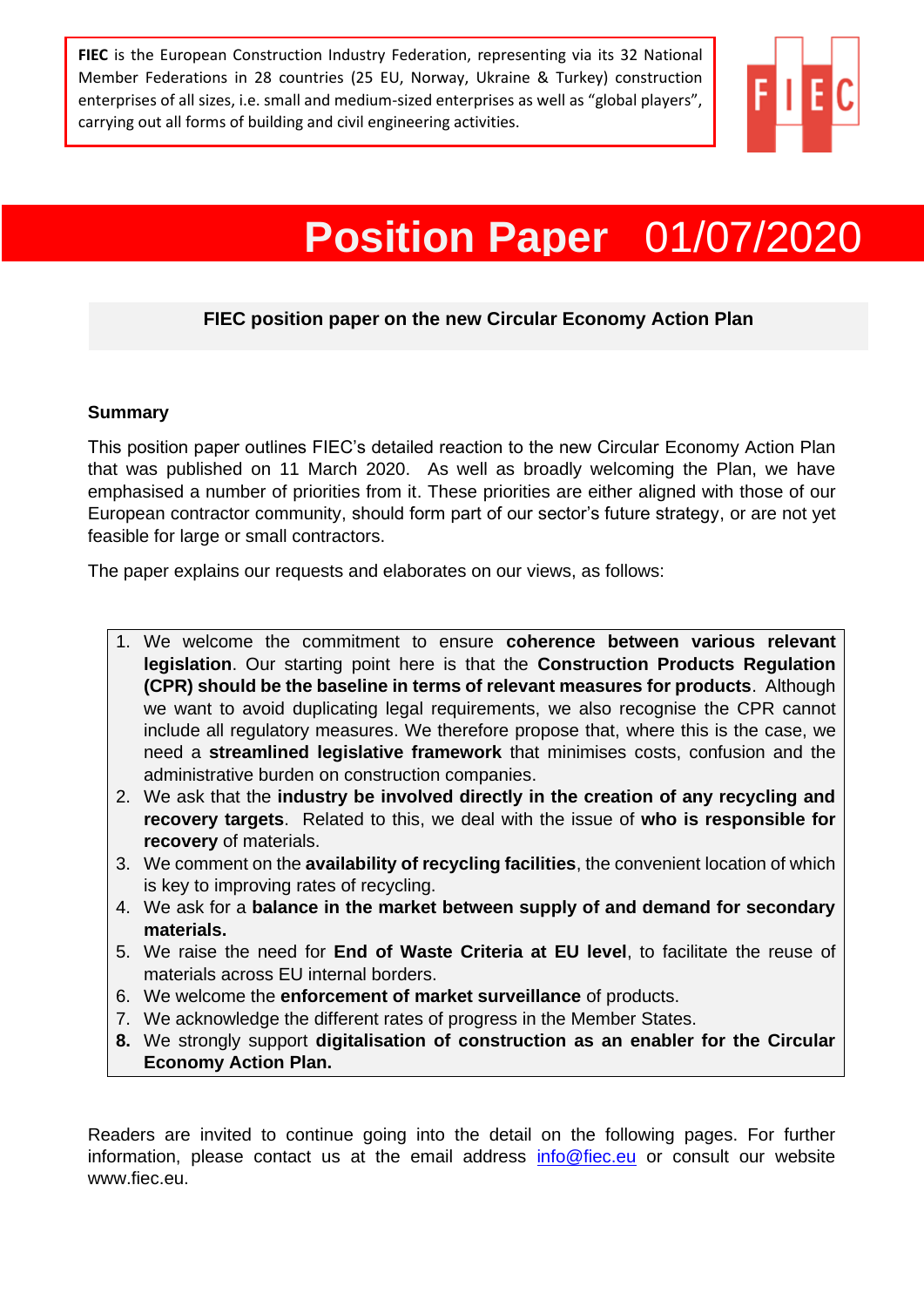

### **Introduction**

FIEC welcomes the European Green Deal and the Circular Economy Action Plan. We support the Sustainable Development Goals and believe that these pillars should form the basis of relevant policy for the construction industry in the future.

We would like to remind EU policy makers that construction is not limited to buildings. It means the entire built environment, including civil engineering, infrastructure and deep foundations. Moreover, buildings require both construction and then renovation and maintenance. At the end of life, where it is not possible to renovate further or adapt the use, it is also sometimes necessary to undertake deconstruction and this work is also done by the construction industry.

FIEC also supported the previous Circular Economy Action Plan and calls for better implementation in general of relevant EU policy for the Circular Economy. Whilst some progress has been made, it is clear that it was necessary to maintain some elements of the previous Action Plan in the new one. This indicates that more needs to be done to achieve the ambitions for Circular Economy and setting new goals before previous ones have been achieved would be premature.

Having said that FIEC is not against ambitious objectives. The Circular Economy is a route to reducing resource use, reducing waste, increasing efficiency and ultimately making companies more profitable and sustainable. However, we believe that we need the right conditions to ensure that Circular Economy goals are achieved. Some of these conditions are explained in this position paper, which focuses on some key elements of the Circular Economy Action Plan. Firstly, we set out our priorities and then we look at some other elements that we also believe to be important.

## **1. Coherence with other legislation welcomed, especially Construction Products Regulation**

FIEC welcomes the product policy initiative and strongly agrees that the best approach is to create no waste in the first place. In terms of implementation, this initiative should take account of the fact that there is already a regulation for construction products, namely the Construction Products Regulation. We therefore suggest that any new measures that are appropriate for secondary materials should be incorporated into this regulation. Such measures include the product sustainability principles that are under consideration.

The revision of the Construction Products Regulation has already been announced in the European Green Deal and is expected to include new requirements for dealing with circular economy. With this in mind we insist that there is no overlap between the product policy initiative, Ecodesign Directive, Product Environmental Footprint or any other relevant regulation and the Construction Products Regulation. In particular, the scope of the Ecodesign Directive should explicitly exclude construction products. All measures related to improving the circularity of construction products must be dealt with in the Construction Products Regulation. However, for a workable and profitable Circular Economy interfaces with other regulation (e.g. for waste and chemicals) also need to be considered and inconsistencies avoided.

# **No overlap with the Construction Products Regulation. This should remain the single instrument for regulation construction materials.**

 **Scope of Ecodesign Directive should explicitly exclude construction materials.**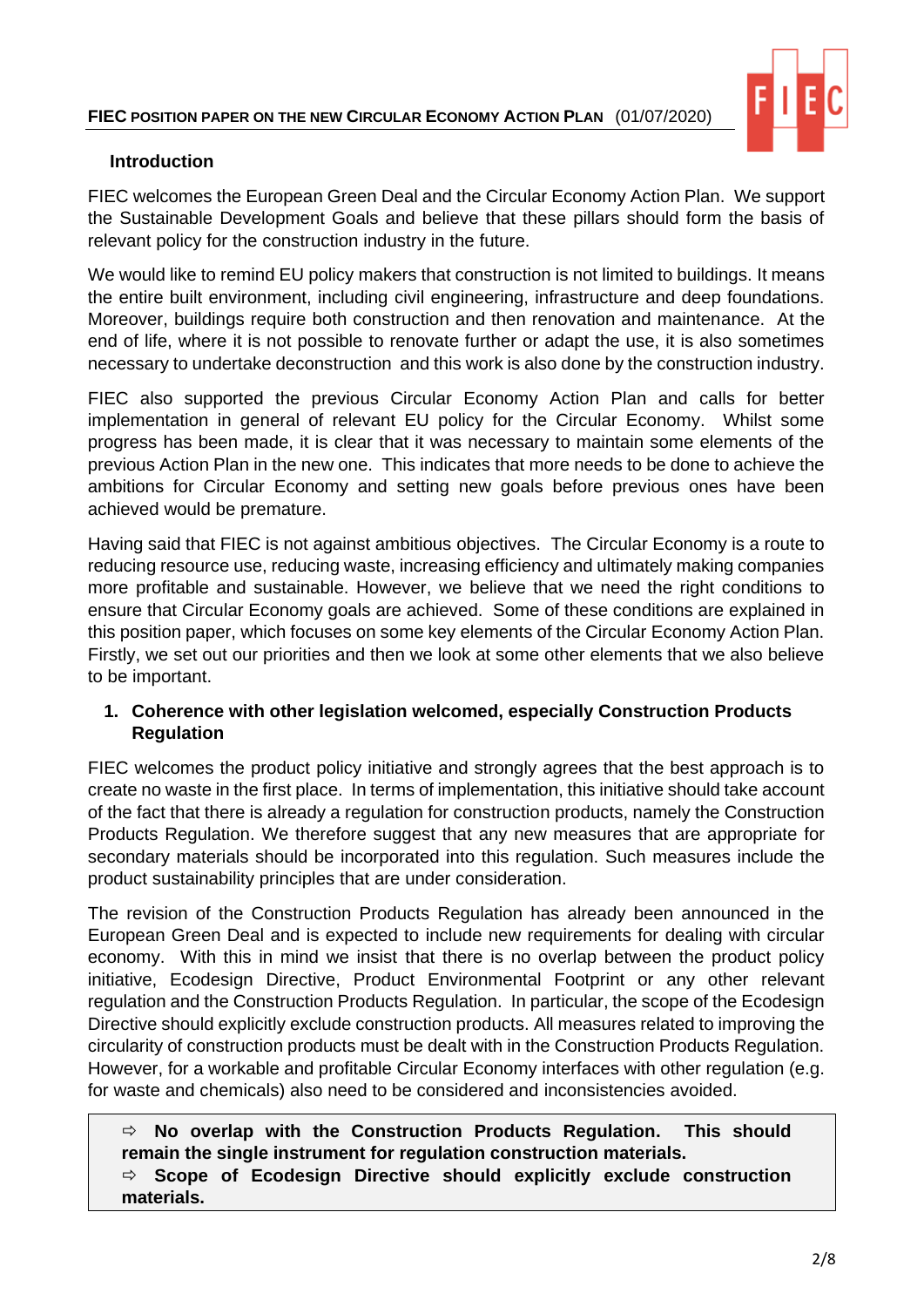

#### **2. Mandatory targets for recycled plastic and targets for recovery of other materials**

FIEC was involved in the development of the Construction and Demolition Waste Protocol and supports the guidelines that are contained in that document, published in 2016. Whilst the Protocol was promoted at EU level, the guidelines were for voluntary use and the level of active uptake of these guidelines – and therefore the impact it has had on the level of recycling and reuse of construction materials – is not really known.

FIEC accepts that it may be time to consider mandatory targets for the recovery of certain materials that have already been used previously in construction. However, we ask that the following be taken into consideration:

- Some components removed during renovation and demolition may contain substances that make reuse or recycling impossible. Many used materials so far lack proper traceability, i.e. the possibility to ascertain in a sufficiently sound and economically feasible manner the composition of the product and potential contaminants during the construction or "in use" phases.
- Taking into account the above, mandatory targets for recovery of any materials should acknowledge the age and composition of the waste materials generated; and these targets should result from a thorough consultation with relevant stakeholders.
- We also recognise the very different waste streams different subsectors can incorporate and produce throughout the construction and end of life phases. Since different parts of the construction sector have different opportunities and limitations for recycling, we suggest targets are set by subsector. Much like in the WEEE directive, this would allow individual services, such as foundations or cladding, to have more specific and relevant targets to work towards. Any targets should of course be aligned with the End of Waste Criteria (see separate point in this paper).
- It needs to be clear who will be responsible for recovery. Some responsibility also falls on the firms that sort and recycle waste from demolition experts. Whilst construction companies can specify that their materials can be recycled, the process with which these materials are recovered at the end of life phase can impact the actual recovery.
	- This raises the difficulty of allocating responsibility in life cycle analysis, particularly for Extended Producer Responsibility. We note that in existing EU circular economy legislation, like the WEEE directive, business to business transactions also transfer Extended Producer Responsibility. To this end and for the sake of consistency, the final client would therefore be solely responsible from a cost perspective, since they ultimately specify the final design. Admittedly, however, this requires contractors to incorporate an understanding of this responsibility into any designs they propose.
	- If we are to truly encourage the use of secondary materials and ease of recycling at end of life in construction projects, then both of these need to be rewarded at their installation. This can be done by reducing Extended Producer Responsibility costs at their outset, much as is being proposed in other EU directives. We also want to avoid price increases of materials, caused by Extended Producer Responsibility.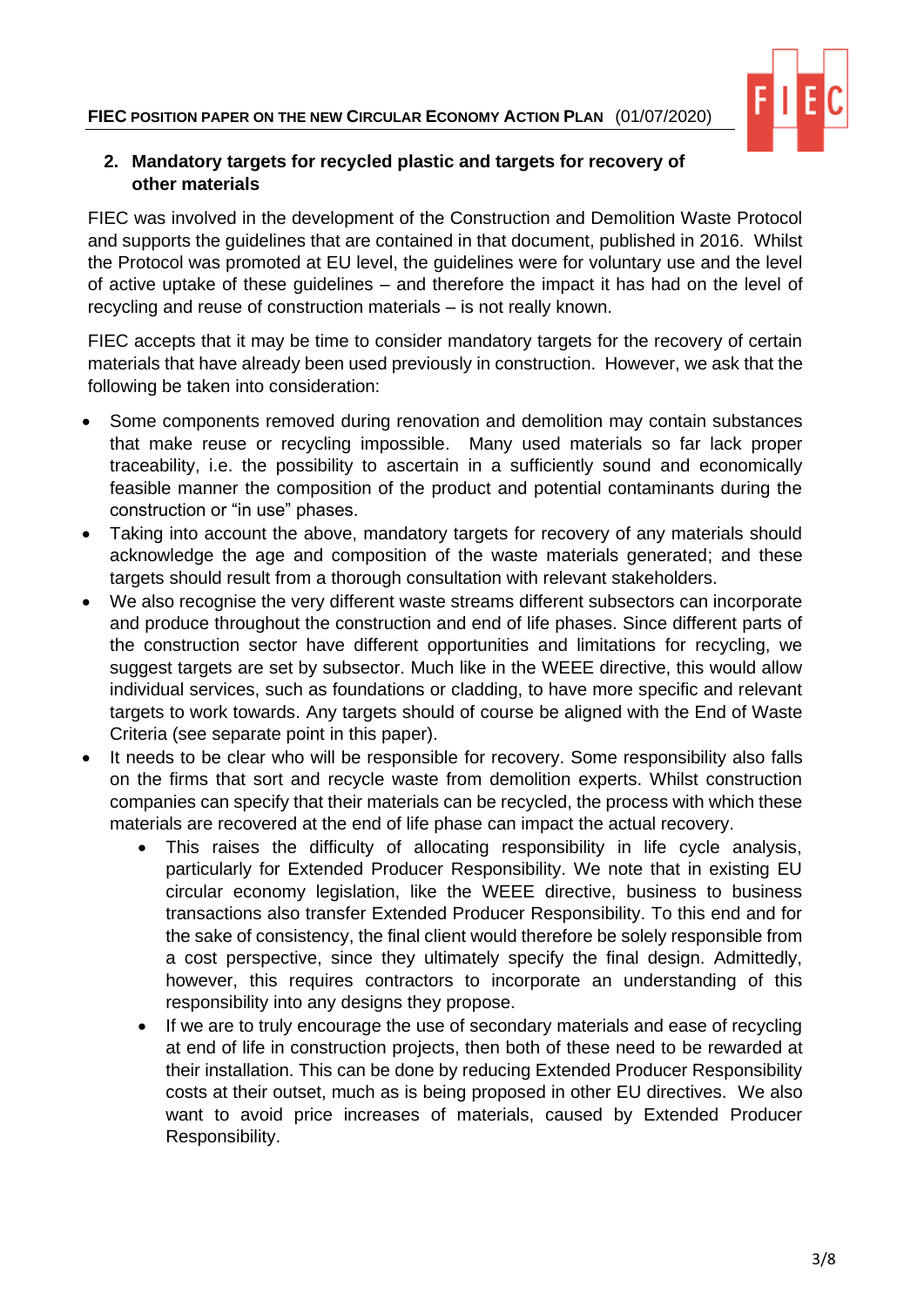

 **Any targets should be considered only after further consultation with stakeholders, In any case, they should:**

- **be compatible with End of Waste criteria**
- **take into account the limited possibilities for recycling caused by toxic elements or other limiting factors**
- **take into account constraints faced by demolition firms.**
- **be set by subsector.**

 **It needs to be clear who is responsible for recovery. This should be made explicit in the revised Construction Products Regulation.** 

## **3. Availability of conveniently located recycling facilities must be improved**

Whilst some Member States have better facilities than others, in general, there remains a lack of consistency across the EU in terms of the availability of conveniently located recycling facilities. Indeed, this problem has not been adequately solved since the publication of the last Circular Economy Action Plan, in spite of this need being consistently expressed by FIEC and other construction stakeholders. Therefore, FIEC strongly welcomes the commitment from the Commission to propose to harmonise separate waste collection systems. Furthermore, we ask that Member States be required to ensure the availability of conveniently located recycling facilities at local level. This is necessary to avoid transportation of waste over long distances, which generates emissions and should therefore be eliminated as far as is feasible. In the provision of adequate facilities, local authorities should ensure that these are also provided in urban areas, where space is limited on and around construction sites, for sorting and separation. Provision also needs to be made for materials that require advanced recycling treatment, such as PVC (for which costs are high and adequate facilities less available) or concrete and asphalt from road demolition (often lacking storage space and appropriate recycling facilities).

Adequate space needs to be available for temporary storage of excavated soil, pending its recycling or reuse. This will prevent unnecessary transportation.

Finally, although a last resort, landfill may be the only suitable destination for non-recyclable materials and facilities need to be available locally.

**FIEC welcomes harmonised separate waste collection systems.**

**Local, conveniently located recycling facilities are essential.**

 **Facilities with advanced processes need to be within a reasonable distance.**

**Storage space for excavated soil is needed.**

 **Landfill facilities must remain accessible as the waste destination of last resort.**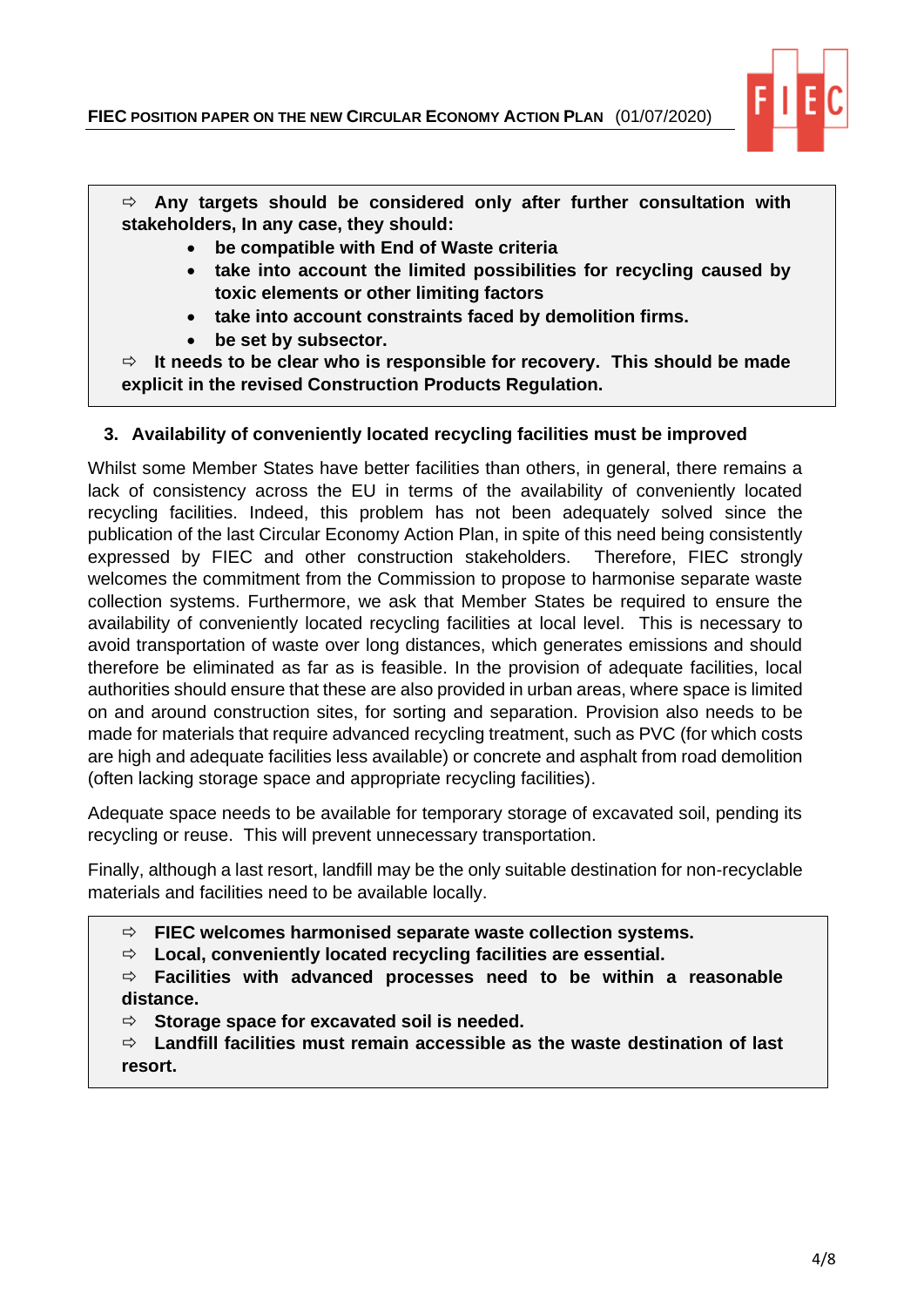

#### **4. The market for secondary materials should be equal to the level of supply**

There is still a problem with a lack of demand for secondary materials. The Circular Economy Action Plan itself acknowledges the risk of over-supply compared with the corresponding demand. Therefore, FIEC welcomes the measures that will be put in place to ensure that the EU has a well-functioning internal market for high quality secondary raw materials.

The public sector has an important role to play and FIEC calls for the use of secondary materials to be allowed in public works contracts. This would help to boost the demand for these materials and allow construction companies to make this part of their offer, not only to the public sector but also to private clients.

The public sector also has an important role to play, in establishing the right tax framework and incentives to stimulate the market.

In order to allow widespread use of secondary materials and an increase in demand, certain barriers need to be overcome.

- First, there is the perception that these materials are in some way inferior to new materials. To address this, as well as the existing product standards there is a need for the rapid development of European harmonised standards for secondary materials. Standards would ease the concerns of clients and allow secondary materials to compete on a level playing field with new materials. Standards would also allow the gradual reduction in the reliance on and overuse of virgin raw materials, thus accelerating the move towards a Circular Economy. Digital passports, tagging and watermarks, all mentioned in the Circular Economy Action Plan, could also provide solutions.
- Second, there is the problem of price. Secondary materials are generally no cheaper and can even be more expensive – than new materials. This is because as well as covering the cost of recovery, in order to be recycled or reused additional processes, such as cleaning in order to remove dangeous substances and decontaminate products, have to be undertaken. This generates costs for the supplier, which can also be the contractor. With the action plan taken in its entirety, demand for these secondary products is only going to increase, whilst we also aim to extend products lifecycles. This means less secondary materials and more demand, which will only push up prices further. We therefore must ensure closer collaboration between construction companies and waste disposal/recycling companies, to help ensure sufficient quality and volume of materials can be constructed from our designs/ materials.
- Third, there is the real problem of contamination from substances identified as being of very high concern. Safety needs to be guaranteed. Therefore, FIEC welcomes the Commission's proposed co-operation with industry, to develop systems for identifying and tracking these substances in waste. This problem could also be addressed by standardisation and digital methods as already mentioned above.
- Fourth, from a life cycle sustainability perspective, the removal, sorting and cleaning of secondary materials may also release more GHG emissions and produce more waste than using abundant, locally sourced raw materials. We therefore must be careful that the pursuit of the circular economy does not cause 'burden shifting' and create other sustainability impacts.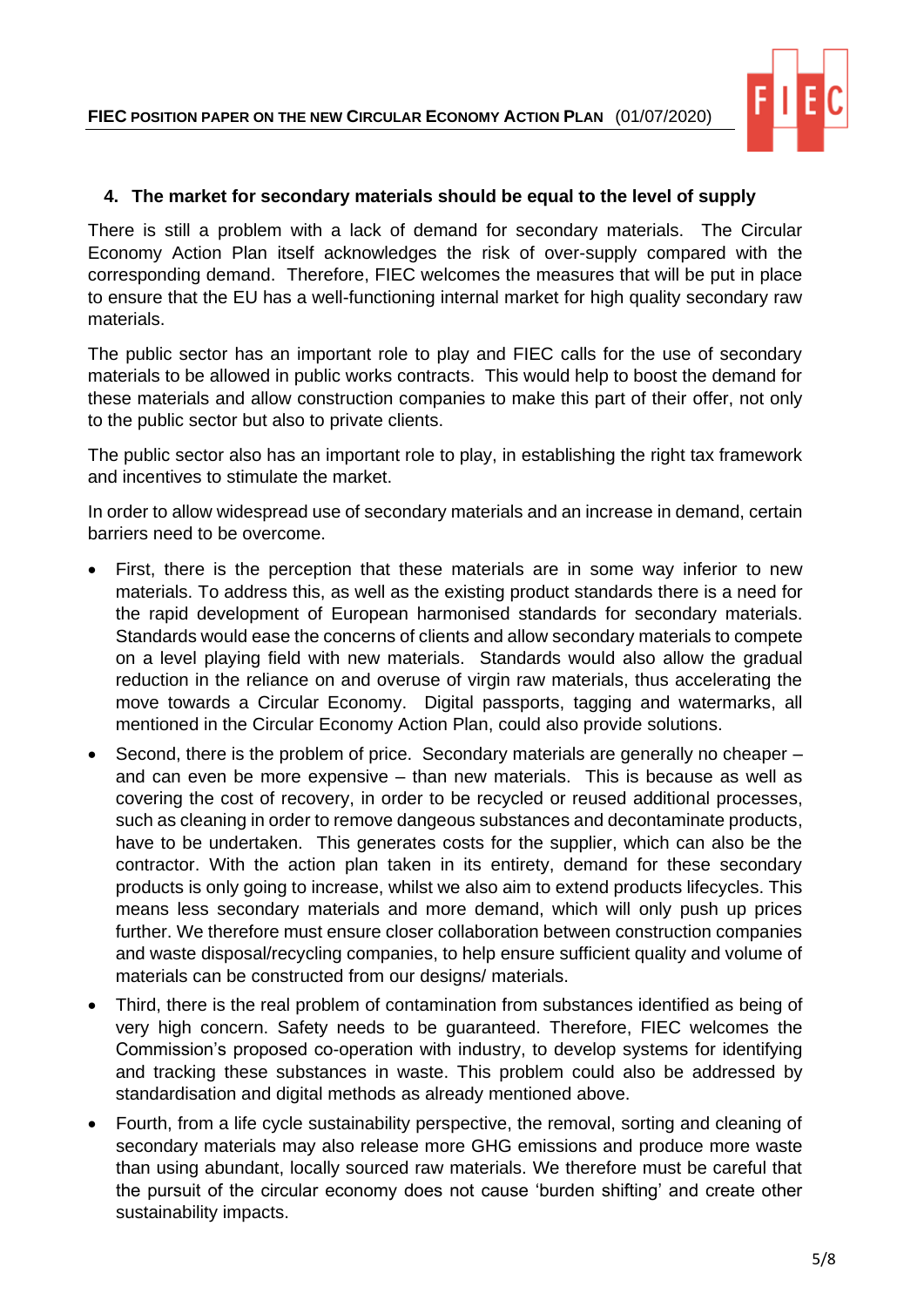

 **Measures are welcomed that will ensure that the EU has a well-functioning internal market for quality secondary materials.**

 **European harmonised standards for secondary materials are essential and must be developed rapidly to reassure clients. Digital passports, tagging and watermarks could also provide solutions.** 

 **Identification and tracking of substances of very high concern are necessary to eliminate the risk of contamination of secondary materials.**

 **Secondary materials that have generated emissions during the recycling process may not be the best choice when using locally abundant virgin materials can avoid unnecessary emissions.**

#### **5. End of Waste Criteria for construction welcomed**

o **???**

Ξ

FIEC has long been calling for End of Waste Criteria, which enables the reclassification of waste as secondary material. This should be harmonised at EU, national and regional level as it would facilitate easier reuse of materials across borders.

#### **☆ End of Waste Criteria harmonised at EU level will faciliate circularity.**

We also recognise, according to the EU waste hierarchy, that prevention and reuse should always come before recycling waste. To this end, we propose further emphasis should be placed on reuse and renovation of structures. We encourage the redevelopment of brownfield sites and propose, even at the end of life phase, the likes of foundations can be reused in situ.

#### **6. Enforcement via market surveillance is welcomed**

FIEC welcomes the proposal for stronger market surveillance of products placed on the European markets. An improvement in market surveillance with regards to sustainability of products is needed, also in the sector of construction. Thorough market surveillance needs to avoid that flawed, insufficient or even dangerous products are incorporated into buildings with a lifespan of often more than decades. Nevertheless, additional surveillance of sustainability requirements is welcomed.

 **Existing market surveillance requirements need to be effectively implemented.**

**Additional surveillance of sustainability requirements is welcomed.**

**Additional responsibility and powers for market surveillancy authorities,** 

**like for instance, "mystery shopping" are welcomed.**

#### **7. Step up efforts to create a level-playing field in Europe**

The progress of implementing a more circular economy in Member States, the recycling rates and also reduction rate of construction and demolition waste vary largely between Member States. The recovery rates of construction and demolition waste varied according to Eurostat in 2016 from 54% in Slovakia to 100% in countries like the Netherlands and Luxembourg.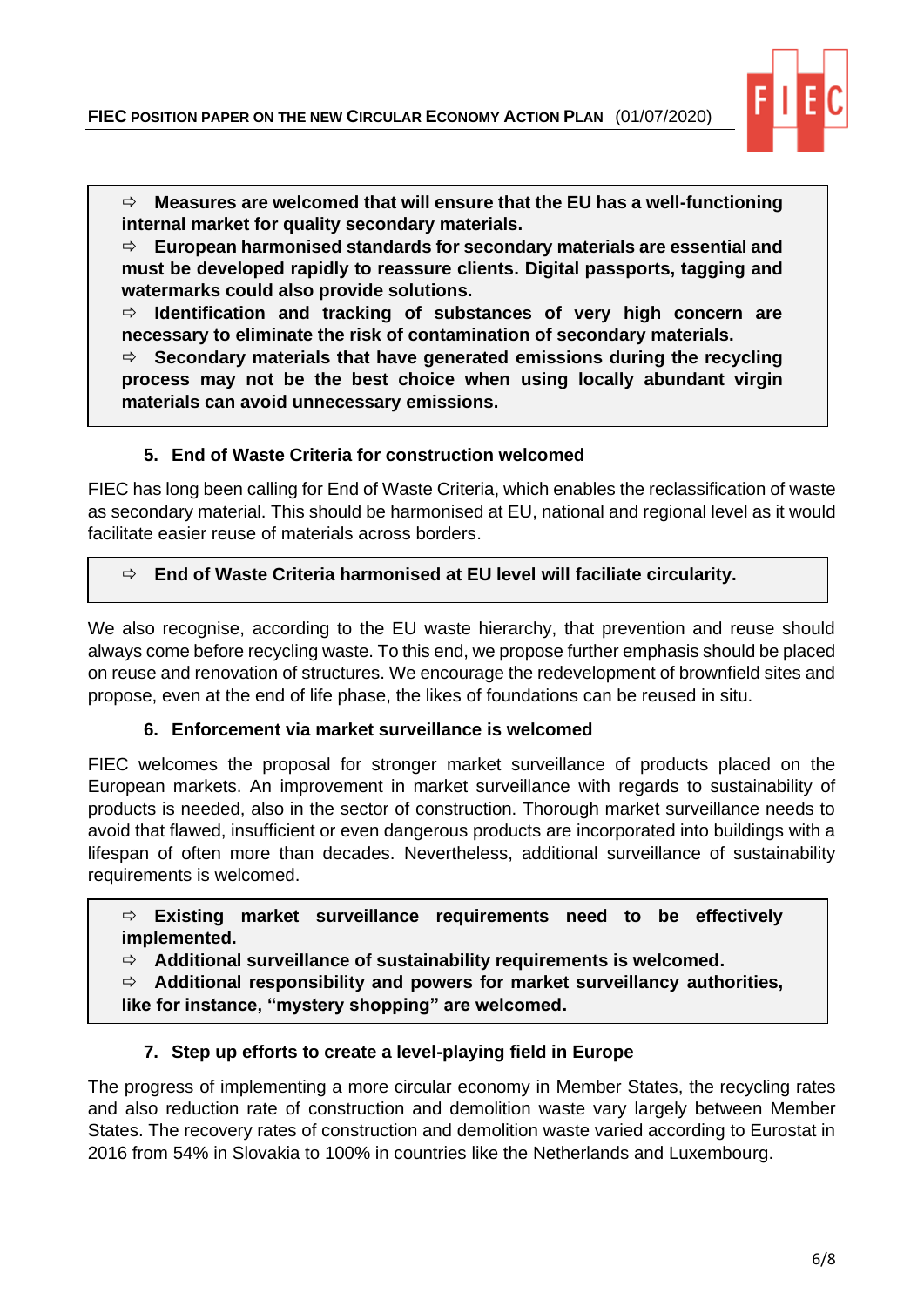# **FIEC POSITION PAPER ON THE NEW CIRCULAR ECONOMY ACTION PLAN** (01/07/2020)



# **8. Digitalisation is an enabler for the Circular Economy Action Plan**

### *"To achieve the European Union's policy goals, digitalisation is essential."<sup>1</sup>*

FIEC has long stated that digitalisation is an enabler for all the major EU policy goals and this applies in particular to the Circular Economy. Therefore, we strongly welcome the recognition that digital technologies "will not only accelerate circularity but also the dematerialisation of our economy"<sup>2</sup>

It is important that public administrations in the EU keep pace with technolgical progress in the private sector and ensure that adequate research and innovation funds are allocated for fostering digitalisation in the construction sector.

In particular, we support the proposed promotion of digital technologies for tracking, tracing and mapping of resources as well as the gathering of relevant and important data about materials. Digital tracing of materials is a good starting point and assuming the benefits are achieved, digitalisation could be further used to facilitate circularity.

We also strongly support the development of the EU Digital Log Book for buildings, which should oversee all existing initiatives. This should therefore specify a common interface, which facilitates the link to other relevant sources of information. This should include a basic level of information that allows evaluation of substance content prior to recycling or reuse. The Log Book will enable an accurate, thorough and constantly updated record of the materials used in new buildings, amongst other information. This record will be vital for the Circular Economy as it will facilitate future recycling and reuse, when the building is renovated or disassembled.

We also welcome the European Dataspace for Smart Circular Applications.

- **Widespread use of digital technologies to facilitate the Circular Economy.**
- **We strongly support the development of the EU Digital Log Book.**
- **We welcome the European Dataspace for Smart Circular Applications.**

# **9. Additional points**

## **a. FIEC welcomes the overall goals of the forthcoming Strategy for Sustainable Built Environment as well as the Renovation Wave.**

Both of these important initiatives will add impetus to the effort to accelerate circularity in construction, which includes a longer life cycle for the existing building stock. Both initiatives need to be supported by a financial package.

# **b. Industrial symbiosis offers a solution through collaboration across industries**

Further potential should be explored through research and in particular with the support of the Horizon Europe programme (see also below). More work and research is also required to upscale industrial symbiosis from an inter-company level, making it an inter-sector approach that can help all construction companies work towards the circular economy. This is particularly important given the requirement for local sourcing for each construction project, minimising transport emissions and support local communities.

<sup>1</sup> *" Smarter Construction, Stronger Economy, Inclusive Society: the European Construction Industry Manifesto for Digitalisatio.* 2018. [http://www.fiec.eu/en/library-619/joint-manifesto-on-digitalisation-from-the-construction](http://www.fiec.eu/en/library-619/joint-manifesto-on-digitalisation-from-the-construction-industry.aspx)[industry.aspx](http://www.fiec.eu/en/library-619/joint-manifesto-on-digitalisation-from-the-construction-industry.aspx)

<sup>2</sup> Circular Economy Action Plan, March 2020.